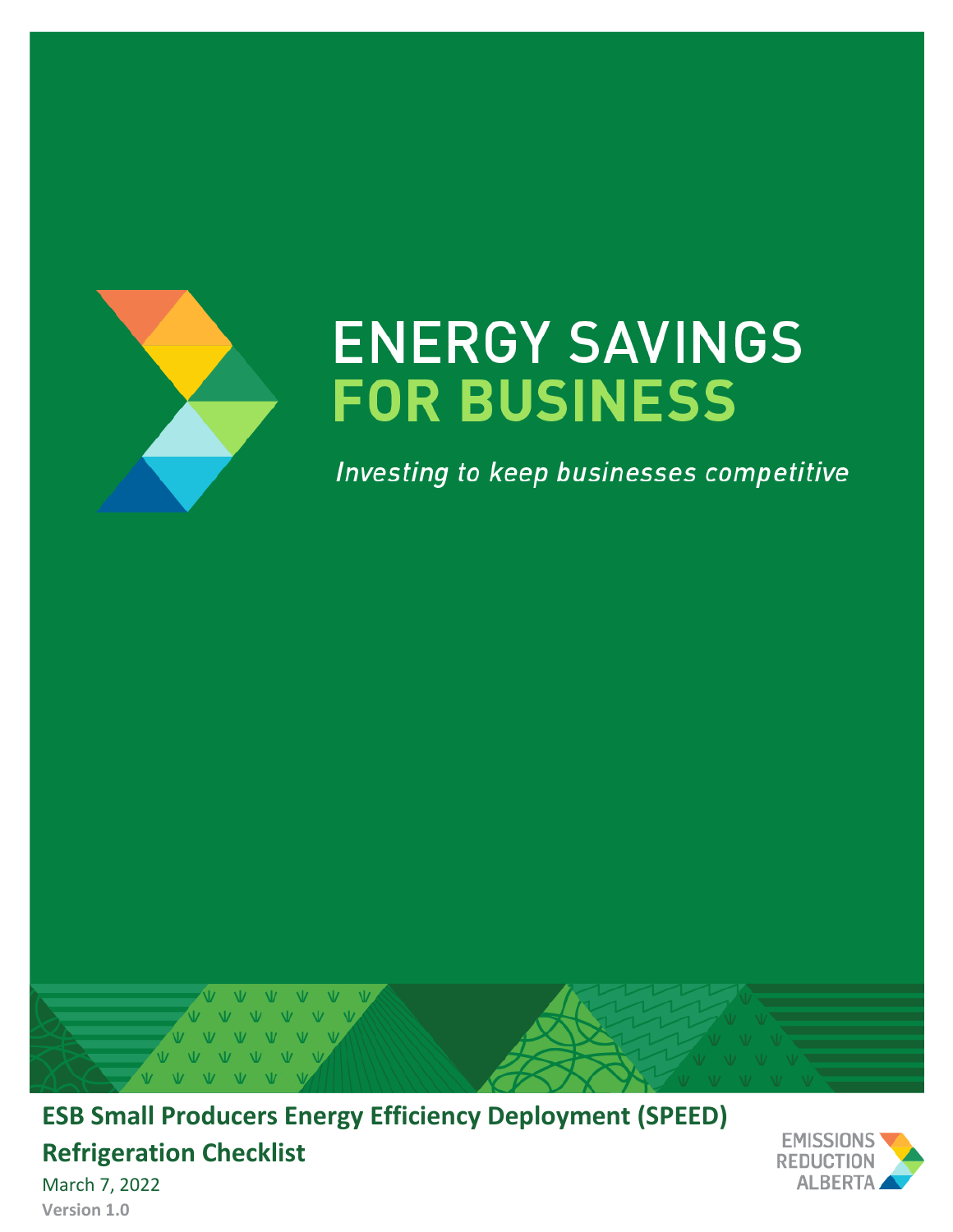# **Table of Contents**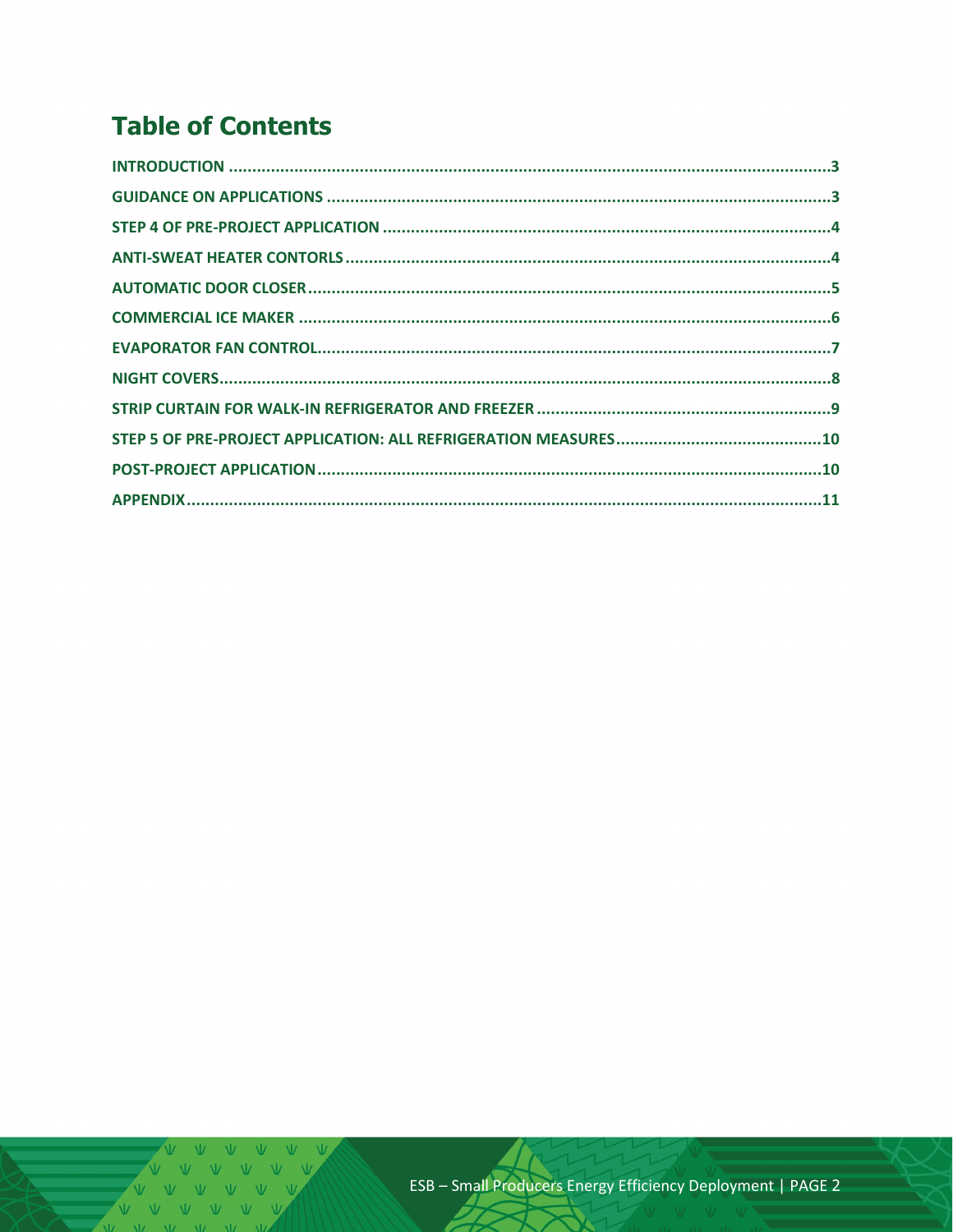#### <span id="page-2-0"></span>**INTRODUCTION**

This document is intended as a guide to support the submission of accurate and complete Refrigeration project applications. All applicants with Refrigeration projects should ensure the application meets the SPEED Eligibility Requirements set out in the Participant Terms and Conditions, Contractor Code of Conduct and Eligible Measures List. The applicant must submit the requested documentation and answer the questions contained within this document.

This checklist includes guidance for what needs to be entered in each input field at Step 4 and Step 5 of the Application process. Step 5 specifically describes which documents need to be uploaded and their purpose.

#### <span id="page-2-1"></span>**GUIDANCE ON APPLICATIONS**

The following sections provide guidance on Refrigeration applications, ensuring that they are complete, accurate and comprehensive.

The applicant and/or contractor will also need to provide the following information in Step 4 and Step 5 of the application submission, as further described in the tables below.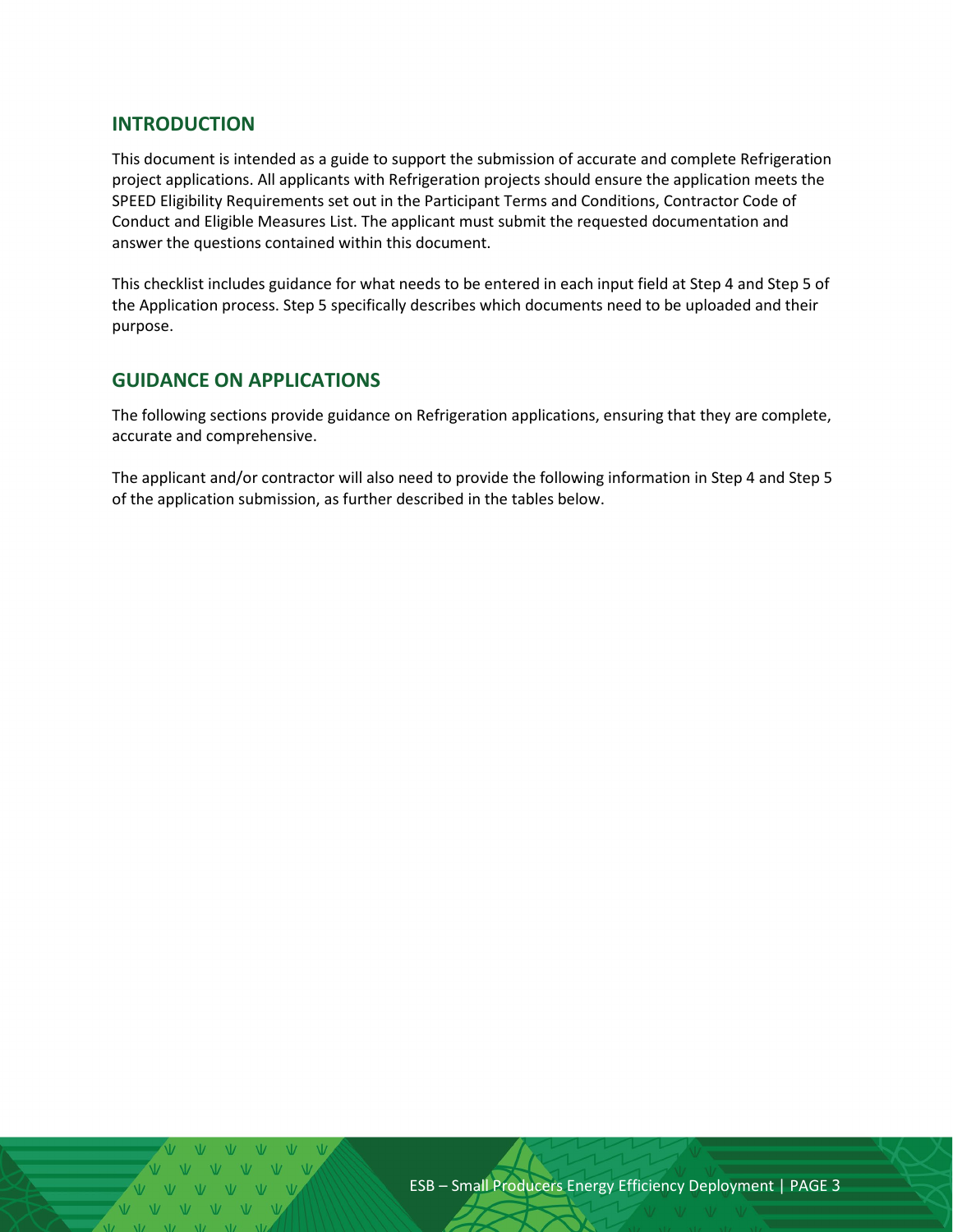# <span id="page-3-0"></span>**STEP 4 OF PRE-PROJECT APPLICATION**

#### <span id="page-3-1"></span>**ANTI-SWEAT HEATER CONTORLS**

| <b>Field</b>                          | <b>What to Enter</b>                              | How Data or Input Provided is<br><b>Used</b> |  |
|---------------------------------------|---------------------------------------------------|----------------------------------------------|--|
| Quantity                              | Enter the number of measures                      | • Used to calculate eligible                 |  |
|                                       | being installed.                                  | incentive.                                   |  |
|                                       |                                                   | • Post-project QA/QC.                        |  |
| <b>Existing Heater kW Rating</b>      | Enter wattage rating of existing<br>heater in kW. | • Used for estimating energy                 |  |
|                                       |                                                   | savings achieved.                            |  |
| Door Type                             | Select from list the door type:                   | · Post-project QA/QC.                        |  |
|                                       | Slide                                             |                                              |  |
|                                       | Swing                                             |                                              |  |
| Age of Cooler/Freezer (Years)         | Enter age of cooler/freezer in                    | • Used for estimating energy                 |  |
|                                       | years.                                            | savings achieved.                            |  |
|                                       |                                                   |                                              |  |
| <b>Specification Sheet</b>            | Upload the specification sheet                    | · Post-project QA/QC.                        |  |
|                                       | for the measure.                                  |                                              |  |
|                                       | Indicate/circle which specific                    |                                              |  |
|                                       | equipment is being used                           |                                              |  |
|                                       | for project.                                      |                                              |  |
| <b>Equipment &amp; Material Costs</b> | Enter equipment and material                      | · Calculate eligible incentive.              |  |
|                                       | costs as indicated on the                         | · Post-project QA/QC.                        |  |
|                                       | invoice/final quote.                              |                                              |  |
| Labour Cost                           | Enter labour costs as indicated                   | • Calculate eligible incentive.              |  |
|                                       | on the invoice/final quote.                       | · Post-project QA/QC.                        |  |
| Design Cost                           | Enter design costs and include                    | • Calculate eligible incentive.              |  |
|                                       | all other costs as indicated on                   | · Post-project QA/QC.                        |  |
|                                       | the invoice/final quote.                          |                                              |  |

VVVV VVVVV  $V \dot{V}$   $V$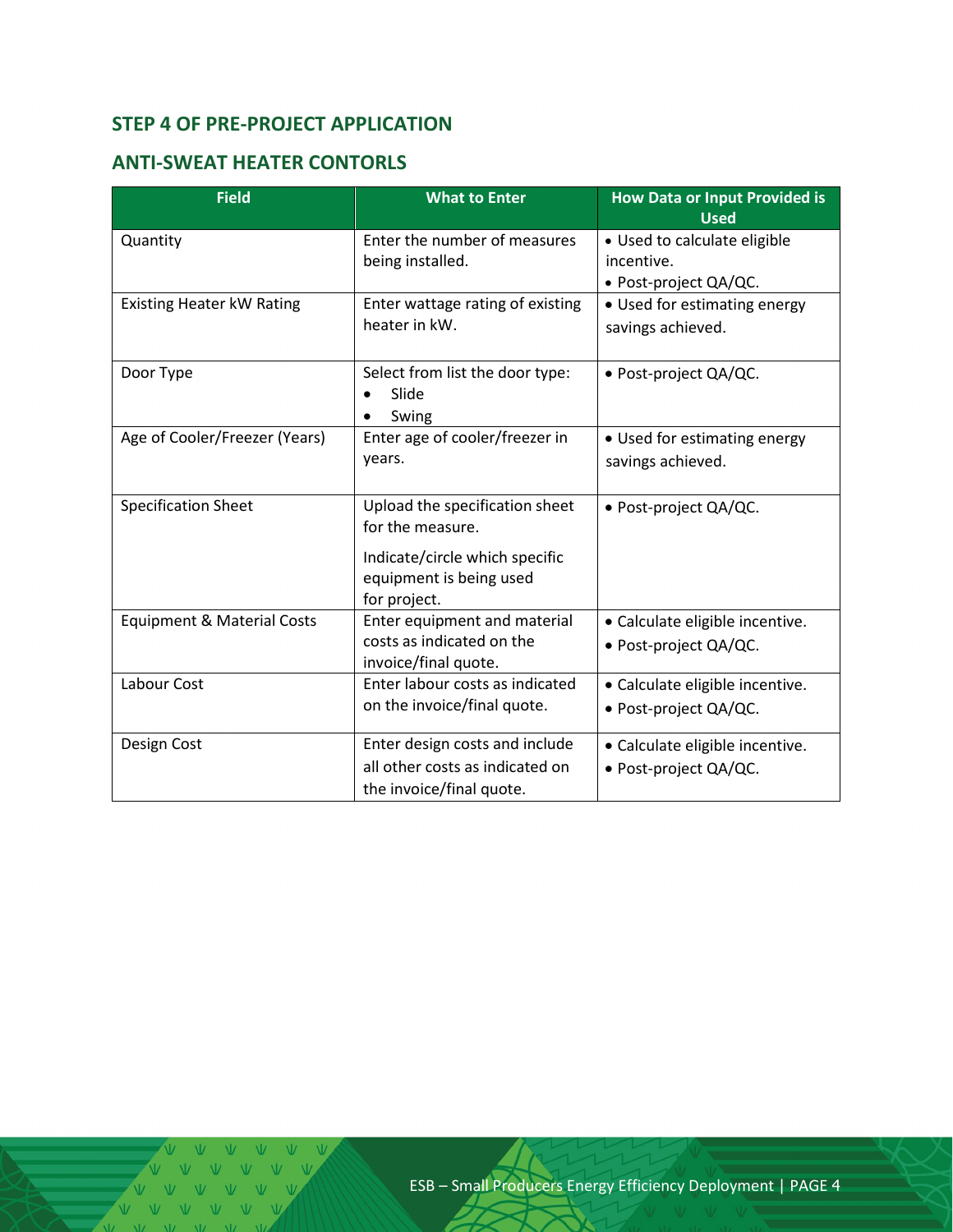# <span id="page-4-0"></span>**AUTOMATIC DOOR CLOSER**

| <b>Field</b>                          | <b>What to Enter</b>            | <b>How Data or Input Provided is</b><br><b>Used</b> |  |
|---------------------------------------|---------------------------------|-----------------------------------------------------|--|
| Quantity                              | Enter the number of measures    | • Used to calculate eligible                        |  |
|                                       | being installed.                | incentive.                                          |  |
|                                       |                                 | • Post-project QA/QC.                               |  |
| <b>Specification Sheet</b>            | Upload the specification sheet  | • Post-project QA/QC.                               |  |
|                                       | for the measure.                |                                                     |  |
|                                       | Indicate/circle which specific  |                                                     |  |
|                                       | equipment is being used         |                                                     |  |
|                                       | for project.                    |                                                     |  |
| Height of Existing Doorway            | Enter height of existing        | · Post-project QA/QC.                               |  |
| (Feet)                                | doorway in feet.                |                                                     |  |
| Width of Existing Doorway             | Enter width of existing doorway | · Post-project QA/QC.                               |  |
| (Feet)                                | in feet.                        |                                                     |  |
| Doorway Area (Square Feet)            | Enter square footage area of    | • Post-project QA/QC.                               |  |
|                                       | doorway.                        |                                                     |  |
| Volume Refrigerator or Cooler         | Enter volume of refrigerator or | · Post-project QA/QC.                               |  |
| Space (Cubic Feet)                    | cooler space in cubic feet.     |                                                     |  |
| <b>Equipment &amp; Material Costs</b> | Enter equipment and material    | • Used to calculate incentive                       |  |
|                                       | costs as indicated on the       | cap.                                                |  |
|                                       | invoice/final quote.            | · Post-project QA/ QC.                              |  |
| Labour Cost                           | Enter labour costs as indicated | • Used to calculate incentive                       |  |
|                                       | on the invoice/final quote.     | cap.                                                |  |
|                                       |                                 | • Post-project QA/ QC.                              |  |
| Design Cost                           | Enter design costs and include  | • Used to calculate incentive                       |  |
|                                       | all other costs as indicated on | cap.                                                |  |
|                                       | the invoice/final quote.        | • Post-project QA/ QC.                              |  |

V V V V V V VVVVV  $NZ - NZ$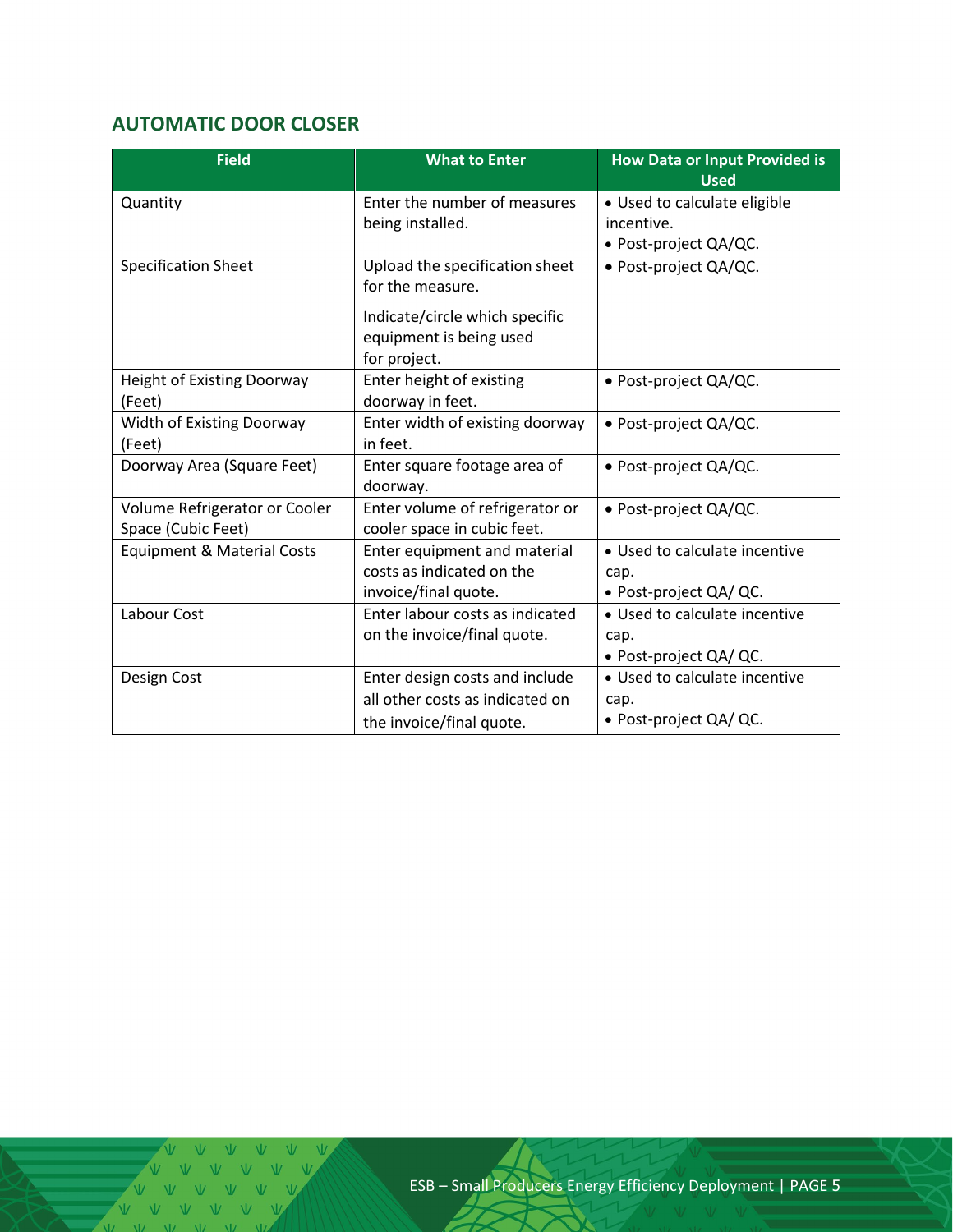# <span id="page-5-0"></span>**COMMERCIAL ICE MAKER**

| <b>Field</b>                          | <b>What to Enter</b>               | <b>How Data or Input Provided is</b><br><b>Used</b> |  |
|---------------------------------------|------------------------------------|-----------------------------------------------------|--|
| Energy Star Id                        | <b>ENERGY STAR ID for the</b>      | • Review of measure.                                |  |
|                                       | measure (available                 | • ENERGY STAR ID is used to                         |  |
|                                       | at https://www.energystar.gov/     | populate data about the                             |  |
|                                       | productfinder/?s=mega).            | feature in other pre-                               |  |
|                                       |                                    | populated fields.                                   |  |
| Quantity                              | Enter the number of measures       | • Used to calculate eligible                        |  |
|                                       | being installed.                   | incentive.                                          |  |
|                                       |                                    | • Post-project QA/QC.                               |  |
| Specification Sheet of New Ice        | Upload the specification sheet     | · Post-project QA/QC.                               |  |
| Maker                                 | for the measure.                   |                                                     |  |
|                                       | Indicate/circle which specific     |                                                     |  |
|                                       | equipment is being used            |                                                     |  |
|                                       | for project.                       |                                                     |  |
| Harvest Rate of Existing Ice          | Enter harvest rate of existing ice | · Post-project QA/QC.                               |  |
| Maker                                 | maker.                             |                                                     |  |
| <b>Equipment &amp; Material Costs</b> | Enter equipment and material       | • Used to calculate incentive                       |  |
|                                       | costs as indicated on the          | cap.                                                |  |
|                                       | invoice/final quote.               | • Post-project QA/ QC.                              |  |
| Labour Cost                           | Enter labour costs as indicated    | • Used to calculate incentive                       |  |
|                                       | on the invoice/final quote.        | cap.                                                |  |
|                                       |                                    | • Post-project QA/ QC.                              |  |
| Design Cost                           | Enter design costs and include     | • Used to calculate incentive                       |  |
|                                       | all other costs as indicated on    | cap.                                                |  |
|                                       | the invoice/final quote.           | • Post-project QA/ QC.                              |  |

V V V V V V V V V V V V  $\begin{array}{ccccccccccccccccc} \mathsf{V} & \mathsf{V} & \mathsf{V} & \mathsf{V} & \mathsf{V} & \mathsf{V} \end{array}$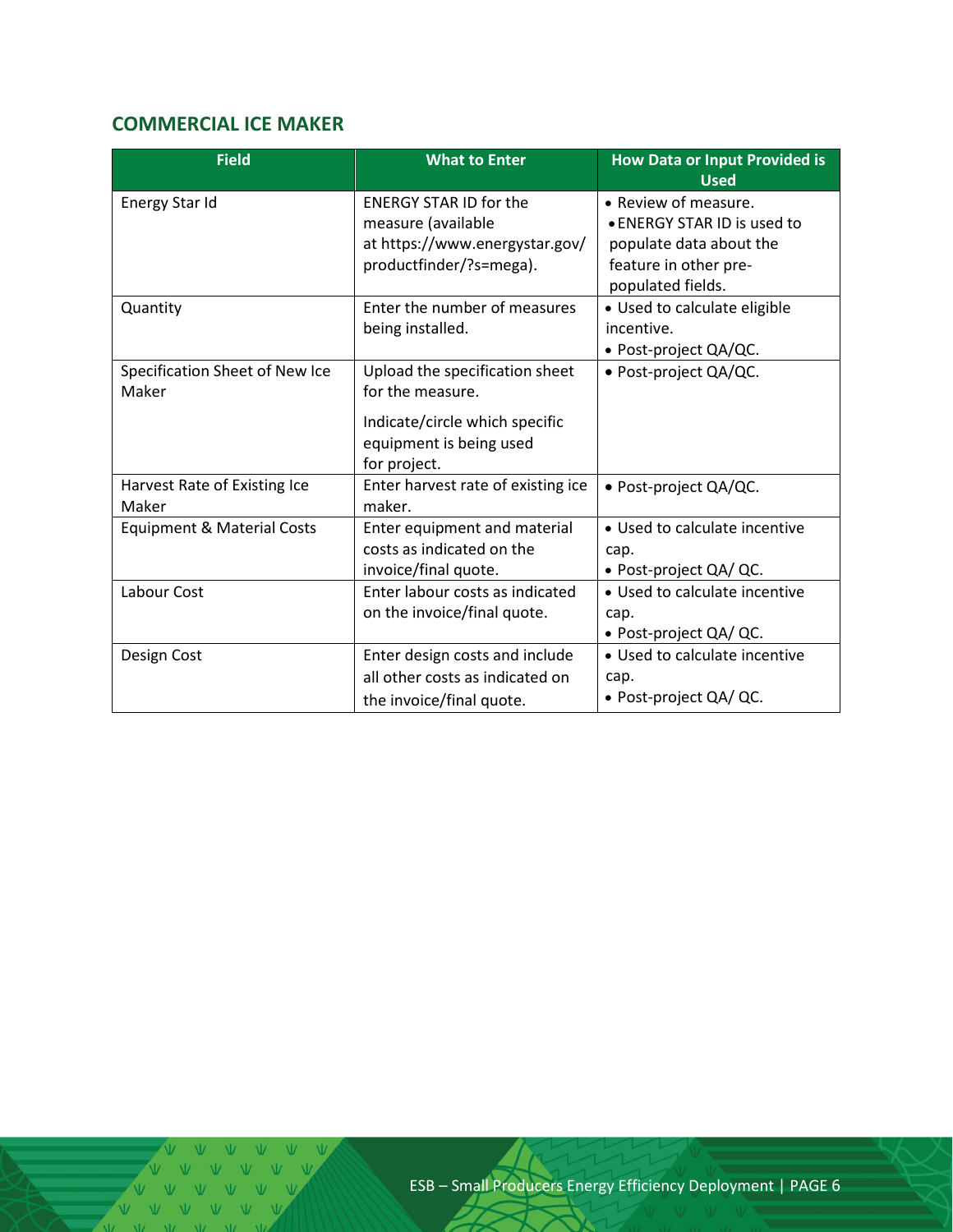#### <span id="page-6-0"></span>**EVAPORATOR FAN CONTROL**

| <b>Field</b>               | <b>What to Enter</b>             | <b>How Data or Input Provided is</b><br><b>Used</b> |  |
|----------------------------|----------------------------------|-----------------------------------------------------|--|
| Quantity                   | Enter the number of measures     | · Used to calculate eligible                        |  |
|                            | being installed.                 | incentive.                                          |  |
|                            |                                  | • Post-project QA/ QC.                              |  |
| <b>Specification Sheet</b> | Upload the specification sheet   | · Post-project QA/QC.                               |  |
|                            | for the measure.                 |                                                     |  |
|                            | Indicate/circle which specific   |                                                     |  |
|                            | equipment is being used          |                                                     |  |
|                            | for project.                     |                                                     |  |
| Area Served by Evaporators | Enter square footage area        | · Post-project QA/QC.                               |  |
| (Square Feet)              | served by evaporators.           |                                                     |  |
| Age of Evaporators (Years) | Enter age of evaporators in      | · Post-project QA/QC.                               |  |
|                            | years.                           |                                                     |  |
| HP of Evaporator Motors    | Enter HP of evaporator motor. If | • Post-project QA/QC.                               |  |
|                            | multiple motors are installed,   |                                                     |  |
|                            | then enter the average HP of all |                                                     |  |
|                            | motors.                          |                                                     |  |
| Equipment & Material Costs | Enter equipment and material     | • Used to calculate incentive                       |  |
|                            | costs as indicated on the        | cap.                                                |  |
|                            | invoice/final quote.             | • Post-project QA/ QC.                              |  |
| Labour Cost                | Enter labour costs as indicated  | • Used to calculate incentive                       |  |
|                            | on the invoice/final quote.      | cap.                                                |  |
|                            |                                  | • Post-project QA/ QC.                              |  |
| Design Cost                | Enter design costs and include   | • Used to calculate incentive                       |  |
|                            | all other costs as indicated on  | cap.                                                |  |
|                            | the invoice/final quote.         | • Post-project QA/ QC.                              |  |

V V V V V V V VVVVV  $V = W - W$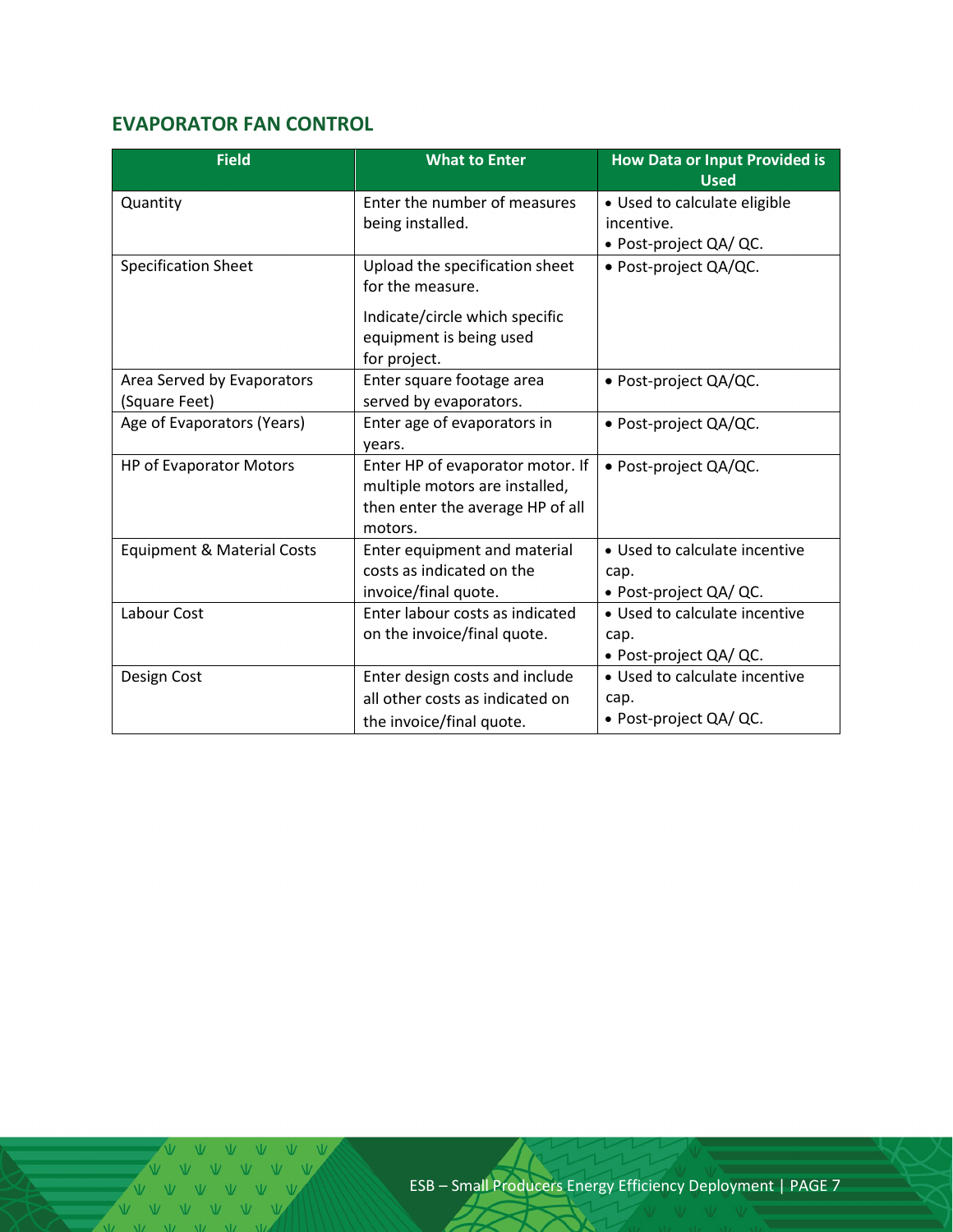## <span id="page-7-0"></span>**NIGHT COVERS**

- Refrigerated case night covers vertical case
- Refrigerated case night covers horizontal case

| <b>Field</b>                             | <b>What to Enter</b>                                                                                               | <b>How Data or Input Provided is</b><br><b>Used</b>                  |  |
|------------------------------------------|--------------------------------------------------------------------------------------------------------------------|----------------------------------------------------------------------|--|
| Quantity                                 | Enter the number of measures<br>being installed.                                                                   | • Used to calculate eligible<br>incentive.<br>· Post-project QA/ QC. |  |
| <b>Specification Sheet</b>               | Upload the specification sheet<br>for the measure.                                                                 | · Post-project QA/QC.                                                |  |
|                                          | Indicate/circle which specific<br>equipment is being used<br>for project.                                          |                                                                      |  |
| Age of Refrigerated Case (Years)         | Enter age of refrigerated case in<br>years.                                                                        | · Post-project QA/QC.                                                |  |
| Hours per Day Case is Covered<br>(Hours) | Enter the number of hours per<br>day case is covered.                                                              | · Post-project QA/QC.                                                |  |
| Low or High Temperature Case             | Select either Low Temperature<br>or High Temperature.                                                              | · Post-project QA/QC.                                                |  |
| Case Length (Feet)                       | Enter height of case in feet.                                                                                      | · Post-project QA/QC.                                                |  |
| <b>Case Orientation</b>                  | Select from the list the case<br>orientation:<br>Horizontal<br>$\bullet$<br>Vertical<br>Semi-vertical<br>$\bullet$ | · Post-project QA/QC.                                                |  |
| <b>Equipment &amp; Material Costs</b>    | Enter equipment and material<br>costs as indicated on the<br>invoice/final quote.                                  | • Used to calculate incentive<br>cap.<br>· Post-project QA/ QC.      |  |
| Labour Cost                              | Enter labour costs as indicated<br>on the invoice/final quote.                                                     | • Used to calculate incentive<br>cap.<br>· Post-project QA/ QC.      |  |
| Design Cost                              | Enter design costs and include<br>all other costs as indicated on<br>the invoice/final quote.                      | • Used to calculate incentive<br>cap.<br>· Post-project QA/ QC.      |  |

V V V V V V V V V V V V V V V V V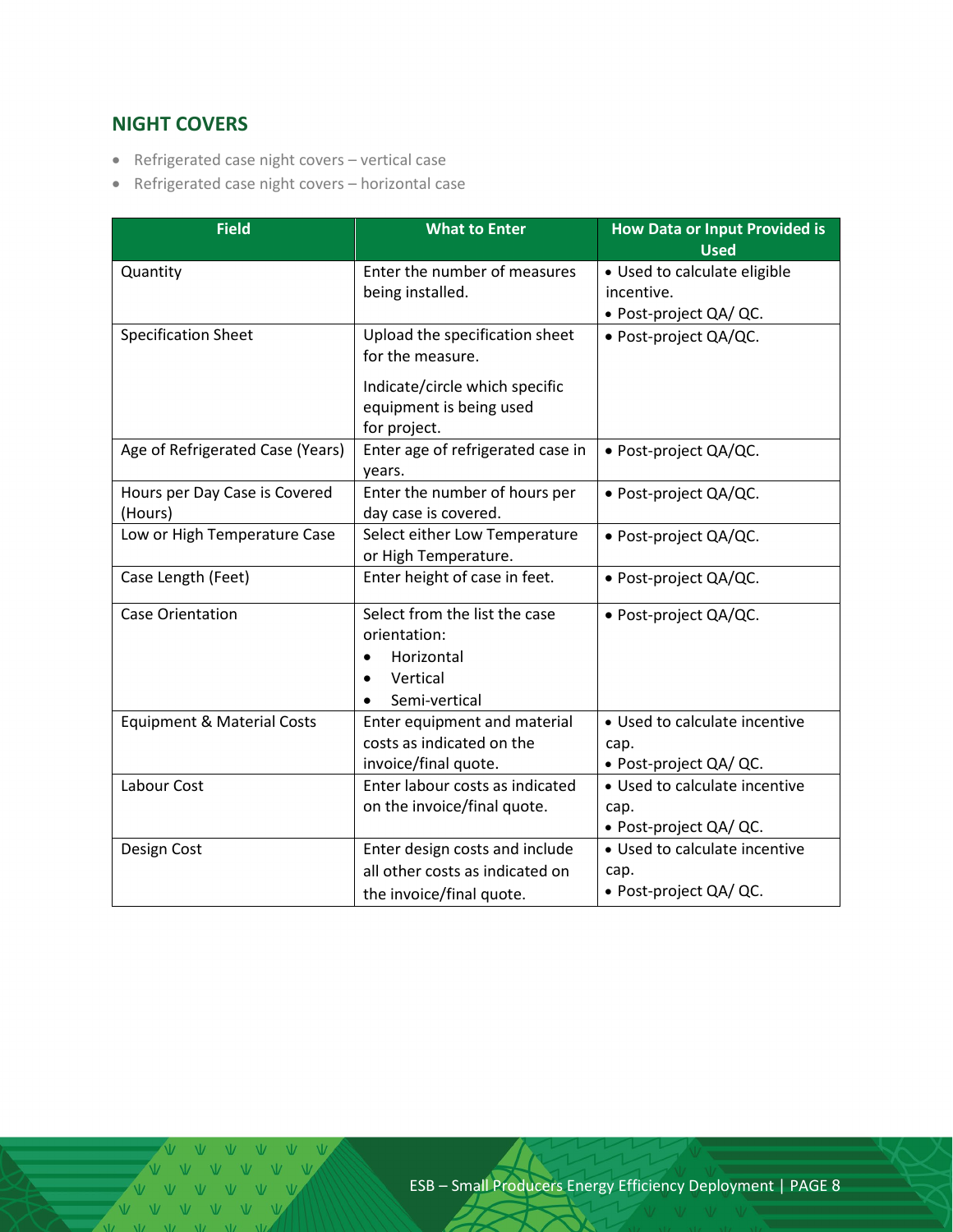# <span id="page-8-0"></span>**STRIP CURTAIN FOR WALK-IN REFRIGERATOR AND FREEZER**

| <b>Field</b>                                           | <b>What to Enter</b>                                                                                                            | <b>How Data or Input Provided is</b><br><b>Used</b>                  |  |
|--------------------------------------------------------|---------------------------------------------------------------------------------------------------------------------------------|----------------------------------------------------------------------|--|
| Quantity                                               | Enter the number of measures<br>being installed.                                                                                | • Used to calculate eligible<br>incentive.<br>• Post-project QA/ QC. |  |
| <b>Specification Sheet</b>                             | Upload the specification sheet<br>for the measure.<br>Indicate/circle which specific<br>equipment is being used<br>for project. | · Post-project QA/QC.                                                |  |
| Height of Existing Doorway<br>(Feet)                   | Enter height of existing<br>doorway in feet.                                                                                    | · Post-project QA/QC.                                                |  |
| Width of Existing Doorway<br>(Feet)                    | Enter width of existing doorway<br>in feet.                                                                                     | · Post-project QA/QC.                                                |  |
| Doorway Area (Square Feet)                             | Enter square footage area of<br>doorway.                                                                                        | • Used to calculate eligible<br>incentive.<br>• Post-project QA/ QC. |  |
| Volume of Refrigerator or<br>Cooler Space (Cubic Feet) | Enter volume of refrigerator or<br>cooler space in cubic feet.                                                                  | · Post-project QA/QC.                                                |  |
| Age of Compressors (Years)                             | Enter age of compressors in<br>years.                                                                                           | · Post-project QA/QC.                                                |  |
| <b>Equipment &amp; Material Costs</b>                  | Enter equipment and material<br>costs as indicated on the<br>invoice/final quote.                                               | • Used to calculate incentive<br>cap.<br>· Post-project QA/ QC.      |  |
| Labour Cost                                            | Enter labour costs as indicated<br>on the invoice/final quote.                                                                  | • Used to calculate incentive<br>cap.<br>· Post-project QA/ QC.      |  |
| Design Cost                                            | Enter design costs and include<br>all other costs as indicated on<br>the invoice/final quote.                                   | • Used to calculate incentive<br>cap.<br>· Post-project QA/ QC.      |  |

 $V$   $V$   $V$ VVVV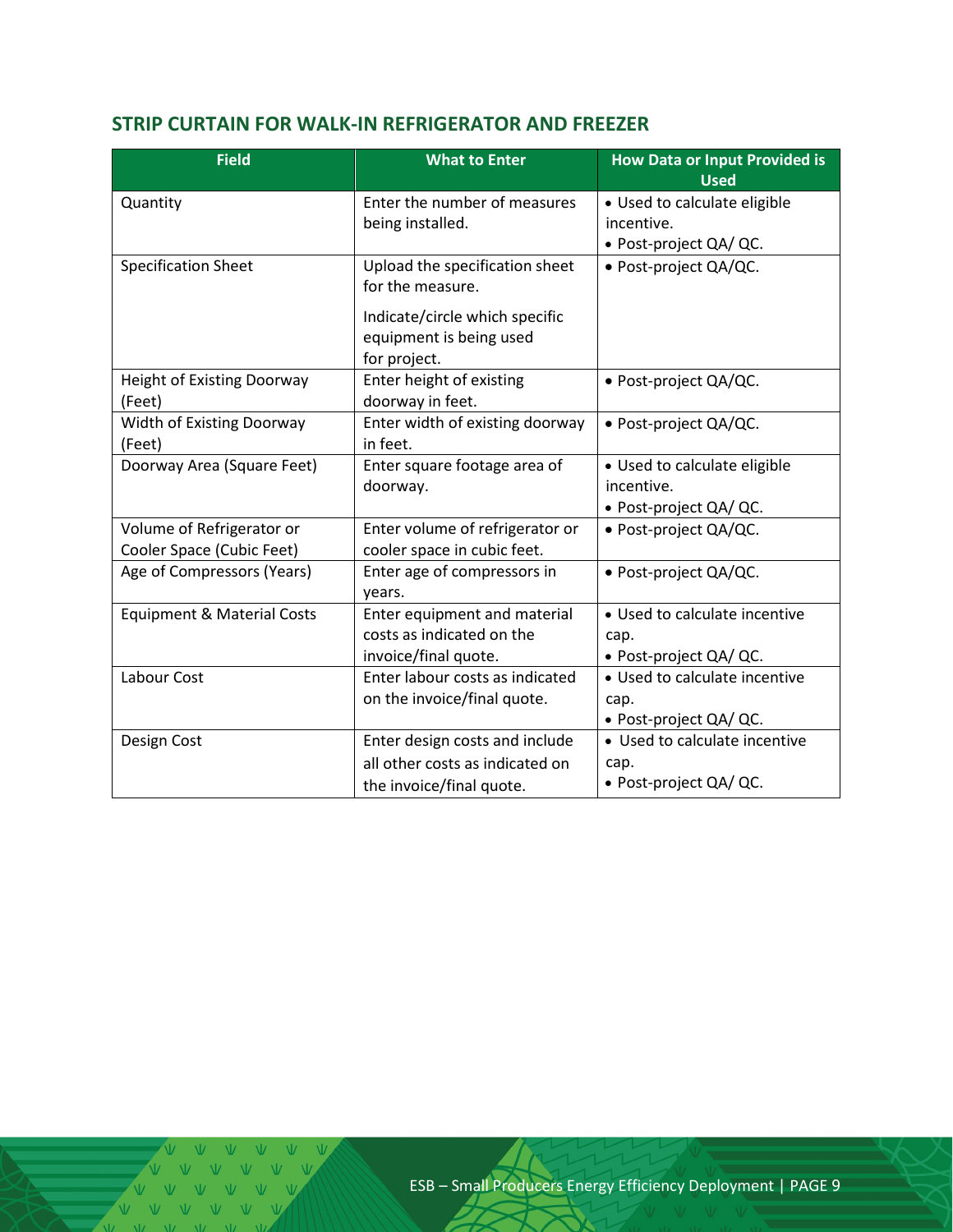#### <span id="page-9-0"></span>**STEP 5 OF PRE-PROJECT APPLICATION: ALL REFRIGERATION MEASURES**

| <b>Field</b>                         | <b>What to Enter</b>                                                                                                                                                                                                                                                                           | <b>How Data or Input Provided is</b><br><b>Used</b>                                                 |
|--------------------------------------|------------------------------------------------------------------------------------------------------------------------------------------------------------------------------------------------------------------------------------------------------------------------------------------------|-----------------------------------------------------------------------------------------------------|
| Cost Quote                           | Quote or invoice should be<br>itemized to include quantity,<br>brand, model numbers for<br>equipment, applicant name,<br>contractor name, facility address<br>and date. Costs should be<br>indicated separately for:<br>Equipment and Material,<br>Labour,<br>Design and Others, and<br>Taxes. | • Cross-reference against<br>provided costs.<br>• Calculate incentive cap.<br>• Post-project QA/QC. |
| <b>Electricity Bill for Facility</b> | Upload the most recent electricity<br>bill available for the facility.                                                                                                                                                                                                                         | • Ascertain rate class.                                                                             |

#### <span id="page-9-1"></span>**POST-PROJECT APPLICATION**

Note that for the post-project application, you will be required to confirm that no changes were made from the pre-project application, unless an Application Change Approval Notice was issued by ERA. In terms of documents required, you will need to provide evidence of the following:

- Invoice for Project Costs
- Proof of Payment for Project Costs
- Post-Project Photo
- Conditions stated in the Notice of Pre-Approval.

Participant may be subject to a QA/QC check and asked for additional documentation to facilitate a site visit.